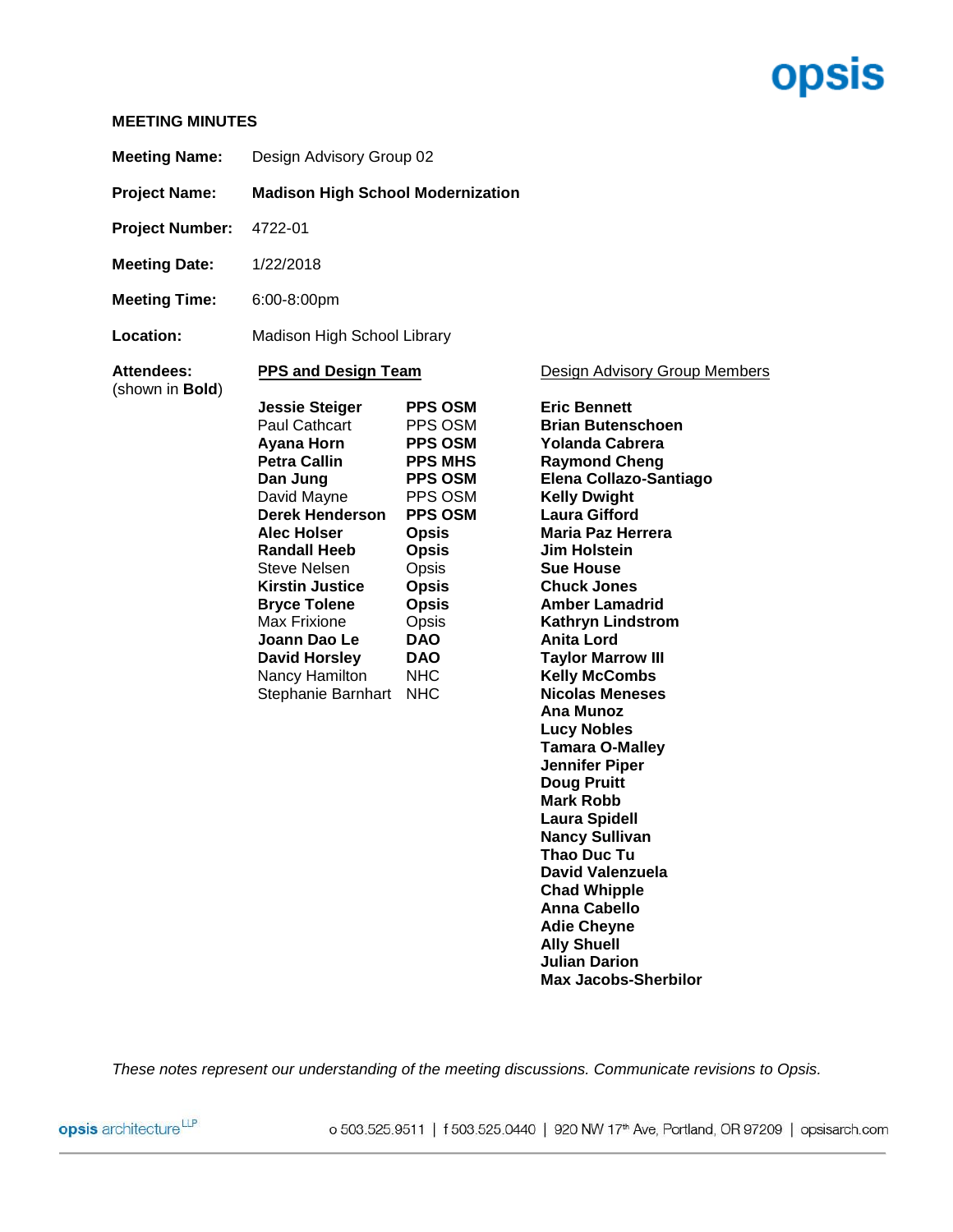#### **Item Discussion**

- 2.01 Welcome and Announcements
	- o Reviewed the Codes of Conduct
	- o Reviewed the DAG Charter
	- o Review MPC Vision Statement
	- o Portland Parks and Recreation announced it is creating a Citizen Advisory Group for anticipated improvements to the park. Contact PP&R if you or someone you know is interested in participating.
	- o Early cost estimates are being prepared. Industry costs are high so there will be pressure on the scope and budget.
	- o An optional tour of Roosevelt HS will be scheduled. Email Jessie if you would like to attend.
	- o The next DAG meeting will include a tour of Franklin HS. Email Jessie if you would like to carpool to the school.
	- o Reviewed the project schedule.
- 2.02 Co-Chairs Recognition
	- o Raymond Cheng: Portland Resident, Architect. Previous DAG on Oregon Episcopal School
	- $\circ$  Ana Munoz: Program/Site Use Partner. Member of the Latino community, and MPC member.
	- o Doug Pruitt: High School Cluster parent, Architect.
- 2.03 Master Plan Update
	- o Reviewed building organization
	- o Reviewed program layout
	- o Review cost reduction options
- 2.04 Lesson from DAG 01
	- $\circ$  Consider adding elevators in classroom areas. Design will study elevator speeds and trip times which will improve with new elevator.
	- $\circ$  The number of lockers needed will be determined with school administration.
	- o Manage acoustics in the commons.
	- o CTE should offer hands-on class, not just digital programs.
	- o Offer accessible spaces if stadium is offered.
	- o Consider vertical access to all 3 levels within the crossroads.
- 2.05 3D Visualization Fly-thru: Open discussion
	- o Acoustics are important in public spaces
	- o Flexible furniture
	- o Extended Learning should be visible and connected to classrooms

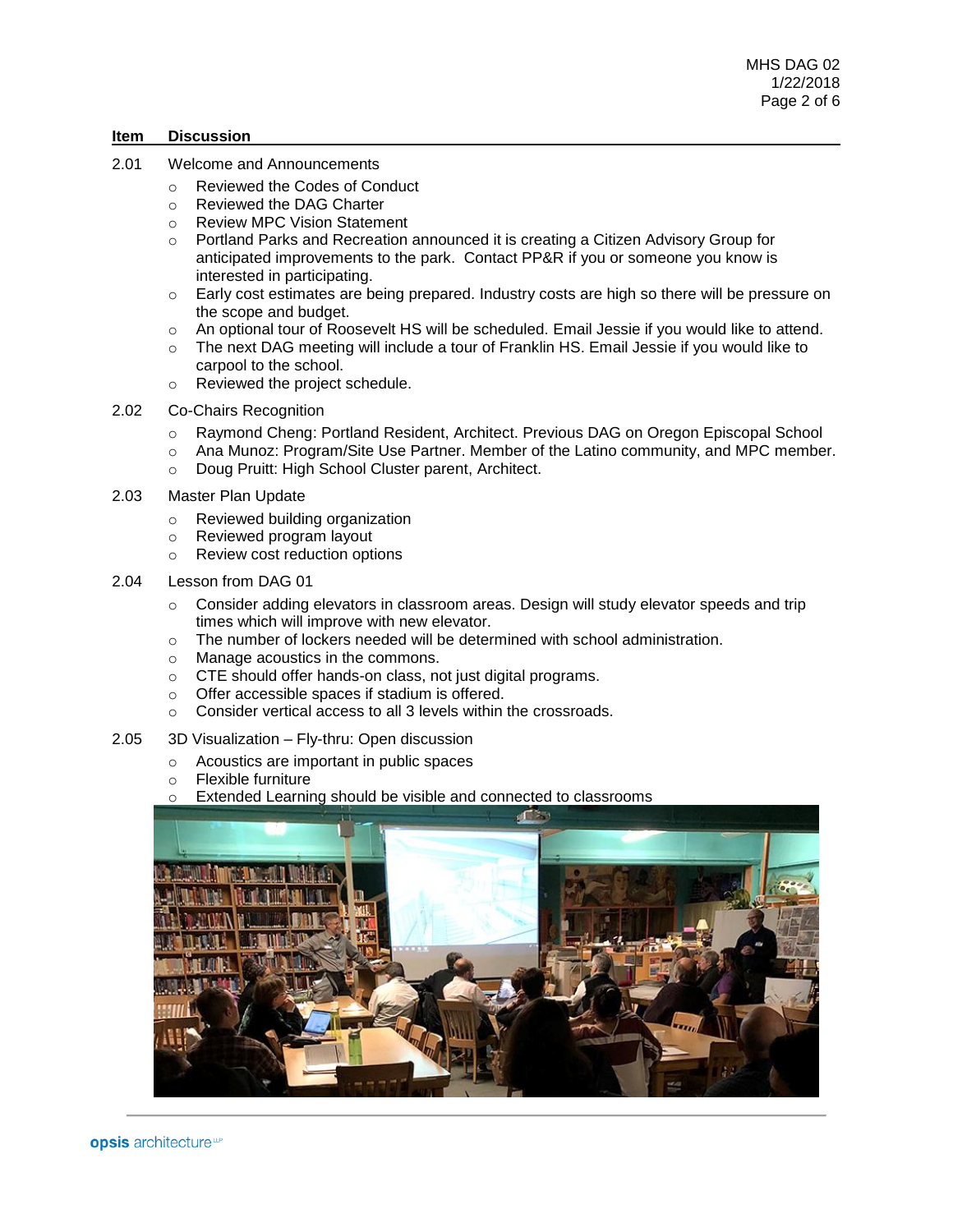- 2.06 Group Activity and Report
	- $\circ$  For this exercise we want to explore two key areas of the Design to imagine the possibilities and opportunities these spaces can bring to a new Madison.
	- o Commons / Crossroads
		- What makes a successful Commons Light, Space, Materials...
		- What Community Uses can the Commons support
		- What Issues might a Commons have Noise, security, crowding...
	- o Classrooms / Extended learning
		- **■** What makes a successful Classroom Flexibility, Supports Group work, Natural Light, Technology…
		- How can Extended Learning Spaces be used for Classroom Break-outs, observation / control
		- Who / When / How can Extended Learning spaces be used.

### **Group 1 – Classroom / Extended Learning**

- o Flexible Furniture can improve room use
- $\circ$  Gather into circles engage the entire room
- o Foster movement in room
- o Accommodate groups 4/5
- o Accommodate after school programs
- o Glass some good, too much can be a distraction
- o Display surfaces good, limit glass
- o Teachers changing rooms hard
	- mobile furniture can help
	- **EXEC** Limit distance between rooms
- o Keep temperatures the same in all room (solar exposure, mechanical controls)
- o Community
	- near commons
	- student hangout
- o Extended Learning
	- Before / After school casual use
	- **·** Include smaller rooms of 15-20
	- more open
	- Visual Control teachers
	- Soft furniture (some in classroom too)

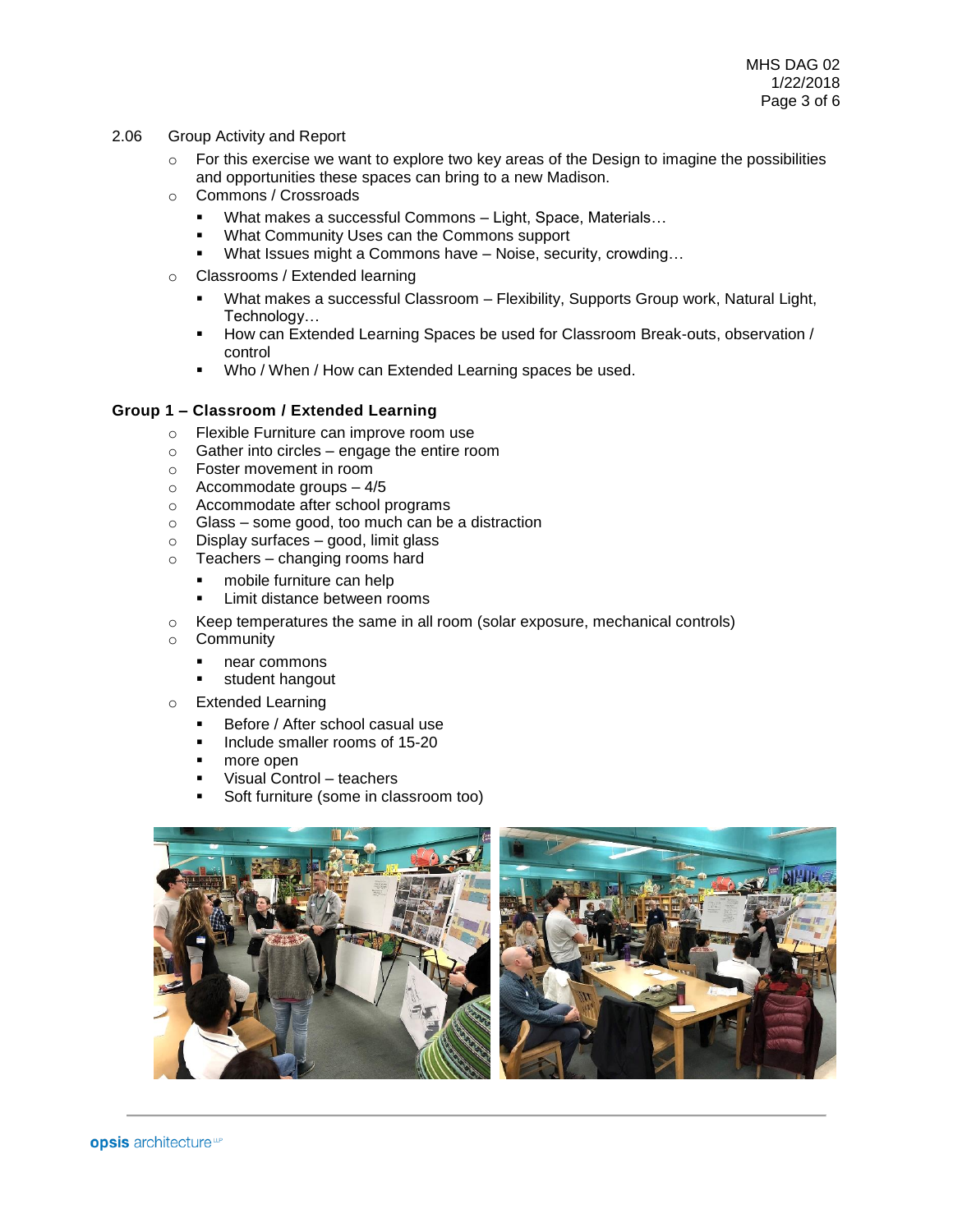## **Group 2 - Classroom/Extended Learning**

- $\circ$  Flexible Furniture is key to using the classrooms in multiple ways from one class period to the other. Wheels on chairs and tables are good as long as they don't cause noise in the rooms below (a current problem when moving tables without wheels).
- $\circ$  The most common size for work groups in a classroom would be 3-6 students. The ability to let students leave the classroom in these groups (mostly now into the hall or library) is often dependent on their grade level – the more advanced grades acting more responsibly.
- $\circ$  If a group work space could be immediately outside the classroom and visible through glass from the teacher stations, they would more likely be used
- o Informal study and work areas would get use for after school groups that now are always trying to find open classrooms or other spaces to meet.
- $\circ$  The Crossroads would be a great space for student organization events and in particular performance with music during lunch since there is not a space currently for that to happen in the school. A soft floor at the bottom of the crossroads would be great to sit on.
- $\circ$  Open informal like the Crossroads or other similar spaces should be located where there are "eyes on the street" from administration functions – like the library overlooking the crossroads.



#### **Group 3 – Commons/Crossroads**

- o Commons should accommodate a variety of functions
	- **•** Dances (can't currently wear heels on gym floor)
	- Place to meet in smaller groups
	- PTA Meet in Library now, could use commons
	- Choir, drumline, temporary art installations.
- o Include an A/V System for educational and community presentations
- o Limit attraction / interest along 82nd.
- o Acoustics is also important
	- Commons is near some classrooms, hallways, etc.
	- Crossroads and the library are nearby.
	- Consider insulating/laminating glass for noise control at extensive glazing areas.
- o Furniture needs to be flexible
	- Now, about 50% of the students eat in the café during the 37-minute lunch period. The rest eat throughout the school, in hallways or classrooms.
	- **EXECUTE:** Furniture should be rearranged conveniently
	- Stackable (detached) seats are more flexible than attached tables and chairs. Better for community events.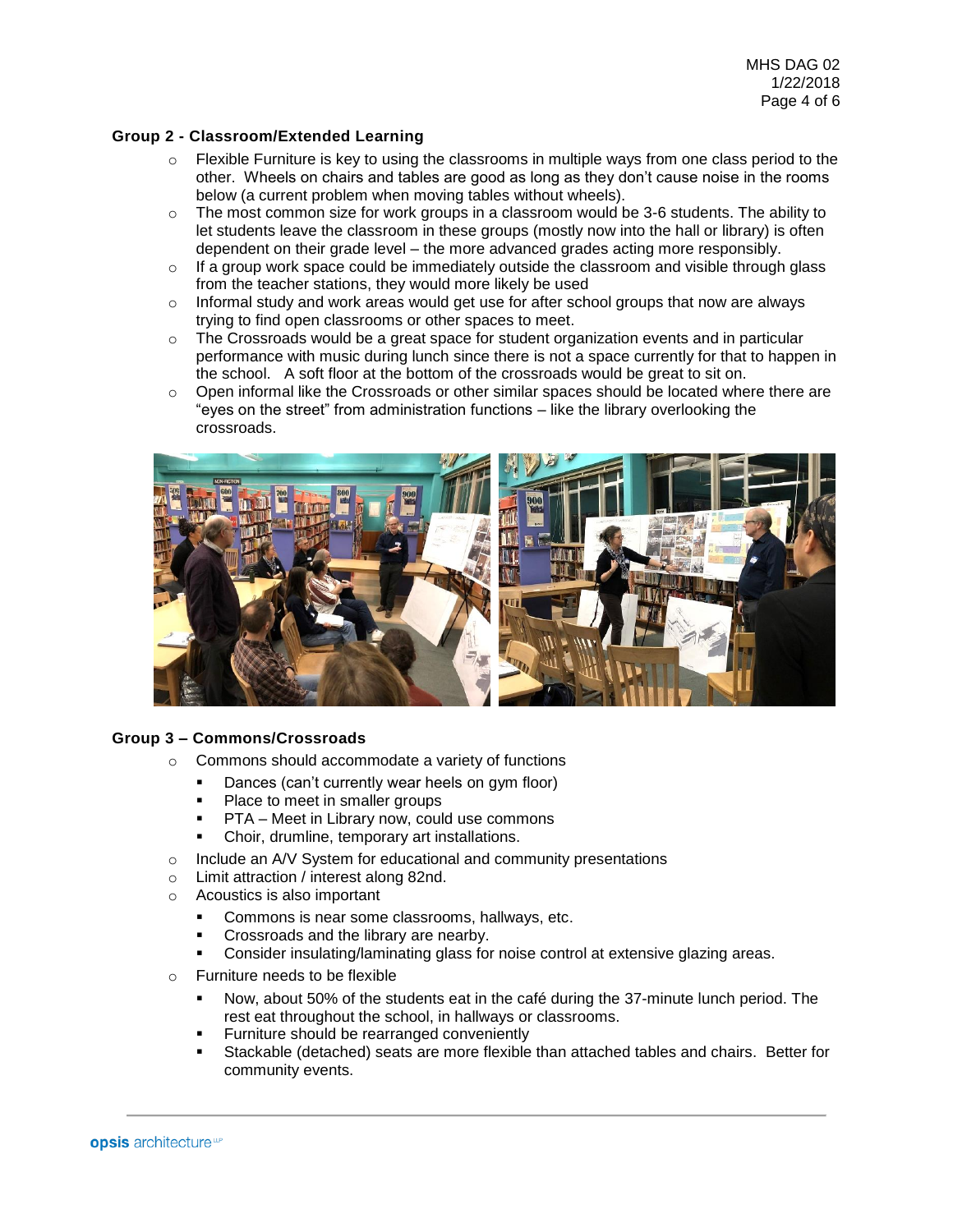- Seating shown seems too regimented. Have different sizes and types of furniture to allow for both a large and small eating groups.
- o The east glass brings in morning light, so can wake up and be ready to study.
	- Daylight Control at large windows
	- South light is good (all day), will need sun and light controls.
- o Like the connection to the outdoors.
	- Think about air infiltration and durability of doors, consider sliding doors instead of garage doors.
	- Visual connections from Commons to the Park
	- What can outdoor park be?
	- Covered for use during inclement weather like Portland often has
	- Benches in the courtyard corners, would be nice as a place to eat on nice days.
	- Flexible site furnishing, low planter walls, benches for instead of tables and chairs.
	- Consider roof covering for part of the courtyard for dining outdoors on rainy days.



### **Group 4 – Commons/Crossroads**

- $\circ$  The Commons will be used for a variety of focused gatherings and the flexibility of the furniture is important to consider. It would be ideal if the tables could be easily collapsed and moved.
- $\circ$  A variety of table sizes and configurations would be preferred to allow for different size student groups. A more random seating pattern was discussed as more inviting then continuous rows of tables.
- $\circ$  There currently is not enough space in the cafeteria to support the number of students who wish to use it. Students often eat in the hallways or off campus. If the new Commons is appropriately sized for the population, it would be utilized more.
- $\circ$  The current cafeteria is also used as a dance studio and the new Commons could be used in a similar manner.
- $\circ$  In discussing the materiality of the Commons, wood was discussed as preferable for its warmth and is indicative of the NW region. Fabric furniture is seen as a negative as it would be prone to damage and a challenge to keep clean.
- $\circ$  The accessibility and distribution of outlets and charging stations for mobile devices, laptops, etc should be considered in the Commons layout as students will naturally gather where charging is available.
- o Having large amounts of glazing is seen as a positive as it would let in natural light and open views to other parts of the school, provided the heat/cold transmission through the glass is controlled via sunshades, screening, etc.
- o Acoustics in the large Commons is also an area to be studied as the design progresses.